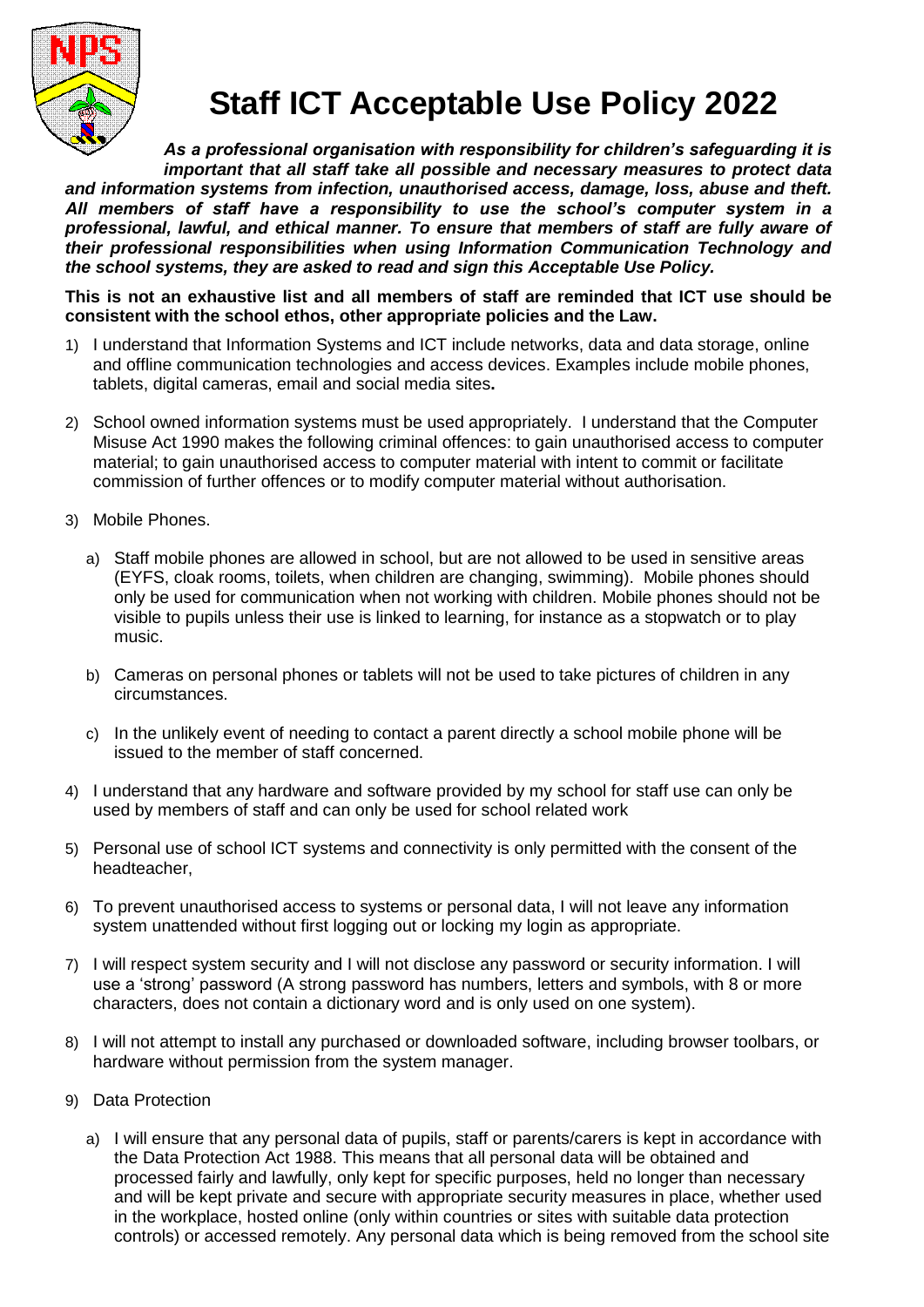(such as via email or on memory sticks or CDs) will be encrypted by a method approved by the school.

- b) If I choose to use a portable device (Phone, Tablet etc…) to collect my work e-mail I will ensure that the device is locked by a pin code or password and will be wiped when I dispose of the device.
- c) I will not transfer sensitive personal information from my school e-mail account (e.g. IEP's Safeguarding Reports, Medical Information) UNLESS the information is encrypted.
- d) I will not keep professional documents which contain school-related personal information (including images, files, videos etc.) on any personally owned devices (such as laptops, digital cameras, mobile phones)
- e) Digital Images or videos of pupils will {Not be taken away from the school premises OR Only taken from the school premises using encrypted memory OR alternative secure transport method}
- f) I will not use unapproved cloud storage systems (Dropbox, icloud etc) for storing personal data of staff or pupils.
- 10) I will not store any personal information on the school computer system that is unrelated to school activities, such as personal photographs, files or financial information.
- 11) I will respect copyright and intellectual property rights.
- 12) Social Media. Some schools may have a separate social media policy.
	- a) I have read and understood the school e-Safety policy which covers the requirements for safe ICT use, including using appropriate devices, safe use of social media.
	- *b)* I will not communicate with pupils or ex-pupils under the age of 18 using social media without the express permission of the Headteacher*.*
	- c) My electronic communications with pupils, parents/carers and other professionals will only take place via work approved communication channels e.g. via a school provided email address or telephone number. Any pre-existing relationships which may compromise this will be discussed with the Senior Leadership team. *This would include any relatives of current pupils that are my "friends" on a social media site.*
	- d) My use of ICT and information systems will always be compatible with my professional role, whether using school or personal systems. This includes the use of email, text, social media, social networking, gaming, web publications and any other devices or websites. My use of ICT will not interfere with my work duties and will be in accordance with the school AUP and the Law.
	- e) I will not create, transmit, display, publish or forward any material that is likely to harass, cause offence, inconvenience or needless anxiety to any other person, or anything which could bring my professional role, the school, or the County Council, into disrepute. This would include any comment made, even in the belief that it is private on social media.
- 13) I will report all incidents of concern regarding children's online safety to the Designated Child Protection Coordinator Donna Lee and/or the e-Safety Coordinator Rebecca Aspinall as soon as possible. I will report any accidental access, receipt of inappropriate materials, filtering breaches or unsuitable websites to Rebecca Aspinall the e-Safety Coordinator or Donna Lee the designated lead for filtering as soon as possible.
- 14) I will not attempt to bypass any filtering and/or security systems put in place by the school. If I suspect a computer or system has been damaged or affected by a virus or other malware or if I